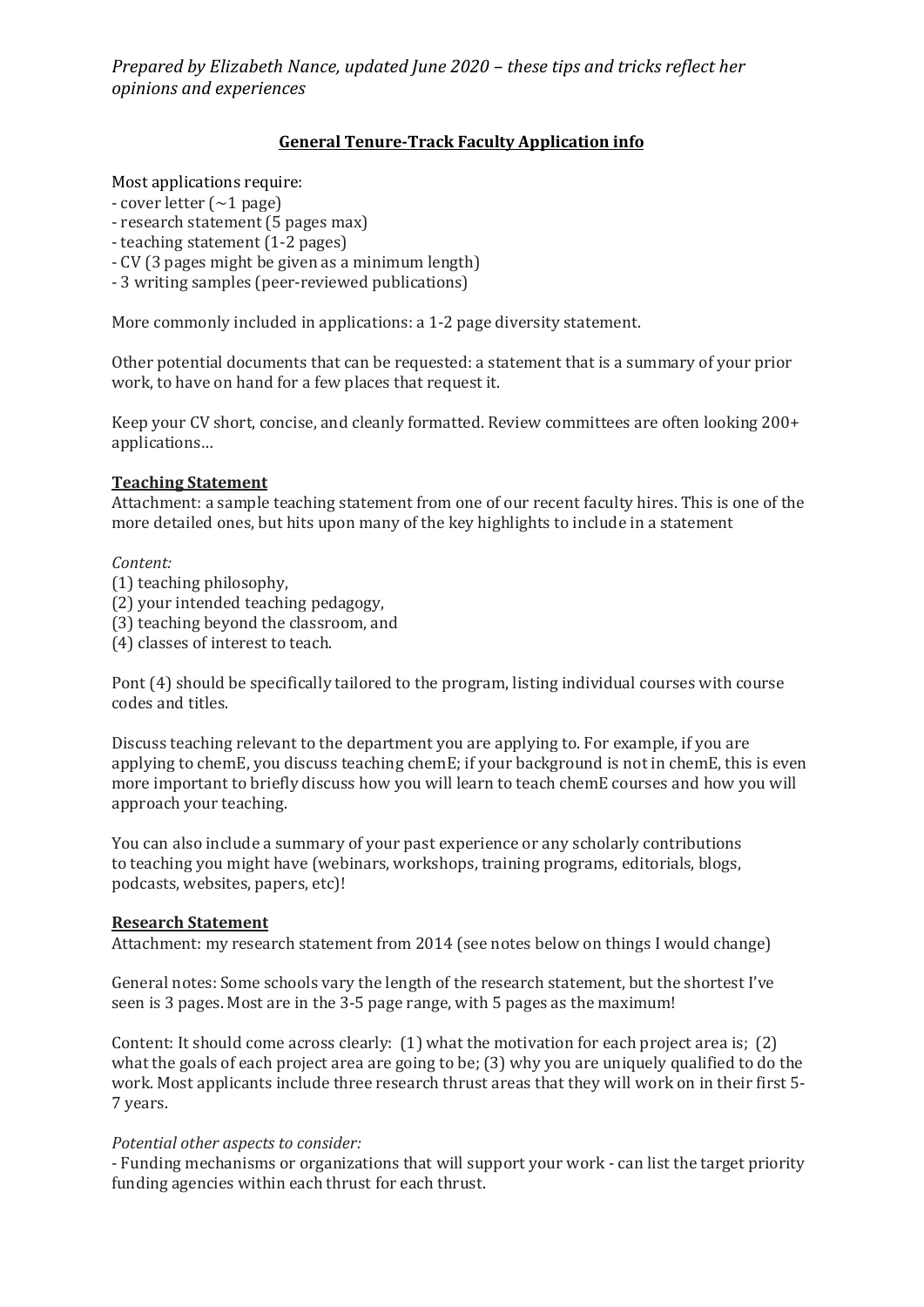## *Prepared by Elizabeth Nance, updated June 2020 – these tips and tricks reflect her opinions and experiences*

- Within each thrust, are there key collaborators you would identify working with that would expand the research impact? Including some indication of who you would collaborate with could make it easier for the reviewer committee to see how you would "integrate" into existing infrastructure and resources in a particular department/university, even if its general statements like "I will seek collaborations with the Institute for Protein Design..." or "with clinical faculty in cardiology who have established models of PEG cardiotoxicity."

## **Formatting**

Typically a committee is reading a lot of documents (over 200 applications – we had 350+ applications in our 2019 search), with each application being many many many pages in length.

- Keep your formatting clean and clear
- Make sure figures and text are all legible throughout the entire document.
- Figures should have a clear purpose and connection to the text.
- Don't overdo it on stylizing text (i.e. be critical about use of bold, underline, italics, font color, capitalizing, etc).
- Think carefully about spacing if everything is crammed together to make more "fit" it's less likely to get read.

## **Diversity, Equity, Inclusion Statement**

Content:

- (1) What diversity, equity, inclusion (DEI) means to you
- (2) Your experience with DEI best practices or DEI efforts you've been involved in and/OR your personal experience with DEI
- (3) How you would further DEI in the department/field to which you are applying

Diversity can mean many things to many people – think about this holistically. It's not just about women and underrepresented minorities, but it can be. It can also be about verterans, student parents, first generation, queer, low income, non-native speakers, disability, access, etc.

Make sure you give solutions; the number one thing applicants haven't done is provided solutions to improve or address diversity and inclusion in, for example, chemical engineering. Saying you are just going to mentor students and doing K-12 outreach by providing demos to these schools is pretty standard, and has been done for many many years, and most people would consider this part of the job, so it's not actually proposing something you aren't expected to do.

## **Recommendation letters:**

These are often requested for a down-selected set of candidates after the first triage round, but you should provide a list of your references in your initial application (end of CV, cover letter, direct entry into the application website, or as a separate document upload).

Expected letters: doctoral and postdoctoral advisers (if you've done a postdoc).

Other common letters: Key collaborators; teaching or outreach advisors; supervisor or collaborator on a leadership activity

Additional thoughts: Some schools required 5 letters, so for my purposes it was useful to include two medical doctors, both of whom I had collaborated extensively with over several years. If I didn't have the MDs and needed 5 letters, I would have used my close mentor from my undergraduate college, and one of my colleagues in the non-profit work I did, both of whom knew me well enough to speak to my ability to be a good colleague, at the least.